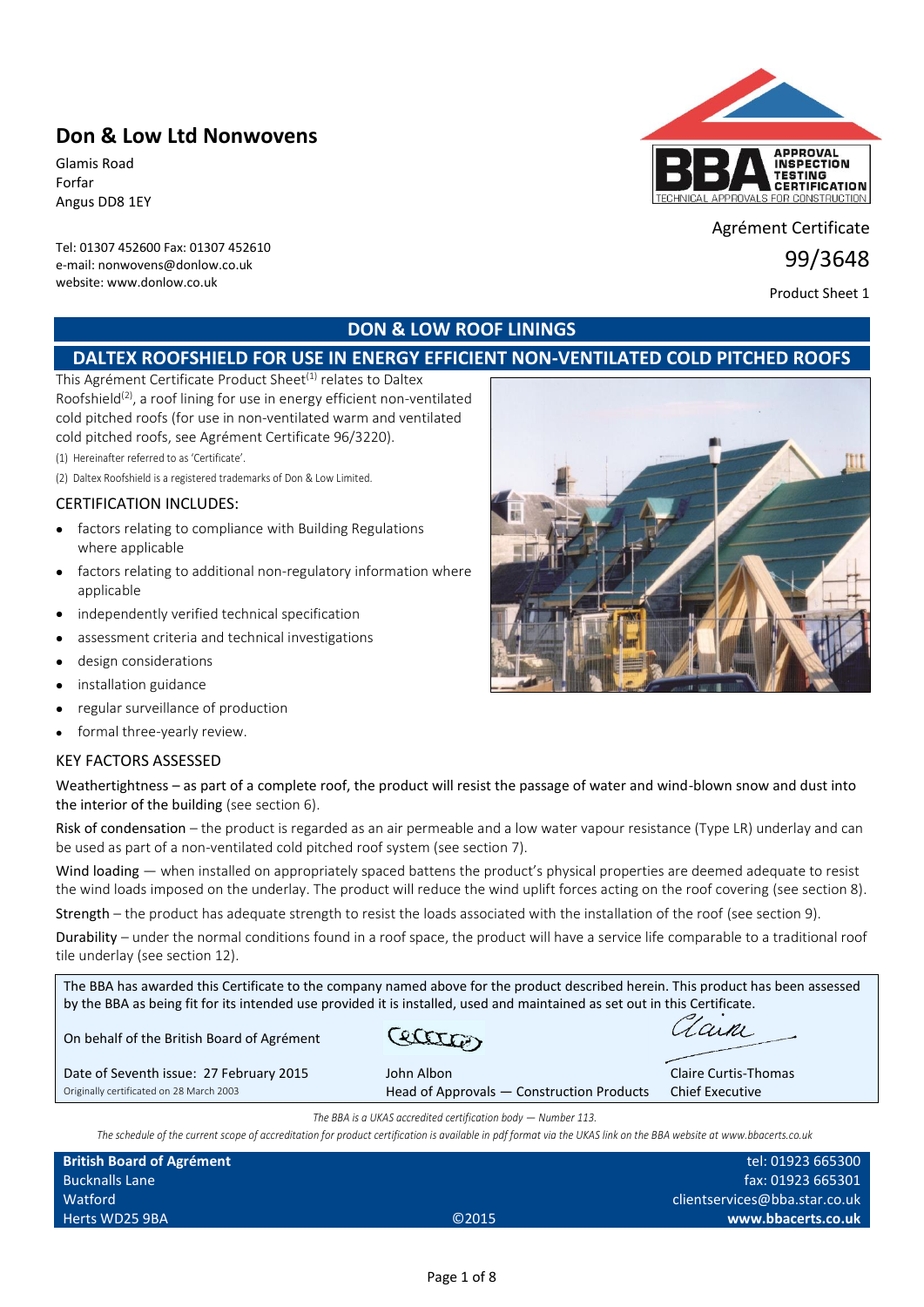# Regulations

In the opinion of the BBA, Daltex Roofshield, if installed, used and maintained in accordance with this Certificate, can satisfy or contribute to satisfying the relevant requirements of the following Building Regulations (the presence of a UK map indicates that the subject is related to the Building Regulations in the region or regions of the UK depicted):

|                                                         |                  | The Building Regulations 2010 (England and Wales) (as amended)                                                                                                                                                                                            |  |
|---------------------------------------------------------|------------------|-----------------------------------------------------------------------------------------------------------------------------------------------------------------------------------------------------------------------------------------------------------|--|
| Requirement: C2(b)<br>Comment:                          |                  | Resistance to moisture<br>The product will contribute to a roof meeting this Requirement. See section 6.1 of this Certificate.                                                                                                                            |  |
| Requirement: C2(c)<br>Comment:                          |                  | Resistance to moisture<br>The product will enable a roof to meet this Requirement with regard to interstitial condensation. See section 7<br>of this Certificate.                                                                                         |  |
| Regulation:<br>Comment:                                 | 7                | Materials and workmanship<br>The product is an acceptable material. See section 12 and the Installation part of this Certificate.                                                                                                                         |  |
|                                                         |                  | The Building (Scotland) Regulations 2004 (as amended)                                                                                                                                                                                                     |  |
| Regulation:<br>Comment:                                 | 8(1)             | Durability, workmanship and fitness of materials<br>The use of the product satisfies the requirements of this Regulation. See section 12 and the Installation part of<br>this Certificate.                                                                |  |
| Regulation:<br>Standard:                                | 9<br>3.10        | Building standards applicable to construction<br>Precipitation                                                                                                                                                                                            |  |
| Comment:                                                |                  | The product will contribute to a roof satisfying clauses $3.10.1^{(1)}$ and $3.10.8^{(1)}$ of this Standard. See section 6.1 of<br>this Certificate.                                                                                                      |  |
| Standard:<br>Comment:                                   | 3.15             | Condensation<br>The product can enable a roof to satisfy this Standard with respect to interstitial condensation. See section 7 of<br>this Certificate.                                                                                                   |  |
| Standard:<br>Comment:                                   | 7.1(a)           | Statement of sustainability<br>The product can contribute to meeting the relevant requirements of Regulation 9, Standards 1 to 6 and<br>therefore will contribute to a construction meeting a bronze level of sustainability as defined in this Standard. |  |
| Regulation:<br>Comment:                                 | 12               | Building standards applicable to conversions<br>All comments given for this product under Regulation 9, Standards 1 to 6 also apply to this Regulation with<br>reference to clause $0.12.1^{(1)(2)}$ and Schedule $6^{(1)(2)}$ .                          |  |
|                                                         |                  | (1) Technical Handbook (Domestic).<br>(2) Technical Handbook (Non-Domestic).                                                                                                                                                                              |  |
| 052<br>The Building Regulations (Northern Ireland) 2012 |                  |                                                                                                                                                                                                                                                           |  |
| Regulation:<br>Comment:                                 | 23(a)(i)(iii)(b) | Fitness of materials and workmanship<br>The product is an acceptable material. See section 12 and the Installation part of this Certificate.                                                                                                              |  |
| Regulation:<br>Comment:                                 | 28(b)            | Resistance to moisture and weather<br>The product will contribute to a roof satisfying this Regulation. See section 6.1 of this Certificate.                                                                                                              |  |
| Regulation:<br>Comment:                                 | 29               | Condensation<br>The product can enable a roof to satisfy this Regulation. See section 7 of this Certificate.                                                                                                                                              |  |
|                                                         |                  | Construction (Design and Management) Regulations 2007                                                                                                                                                                                                     |  |
| these Regulations.                                      |                  | Construction (Design and Management) Regulations (Northern Ireland) 2007<br>Information in this Certificate may assist the client, CDM co-ordinator, designer and contractors to address their obligations under                                          |  |
| See sections:                                           |                  | 1 Description and 14 General (14.6) of this Certificate.                                                                                                                                                                                                  |  |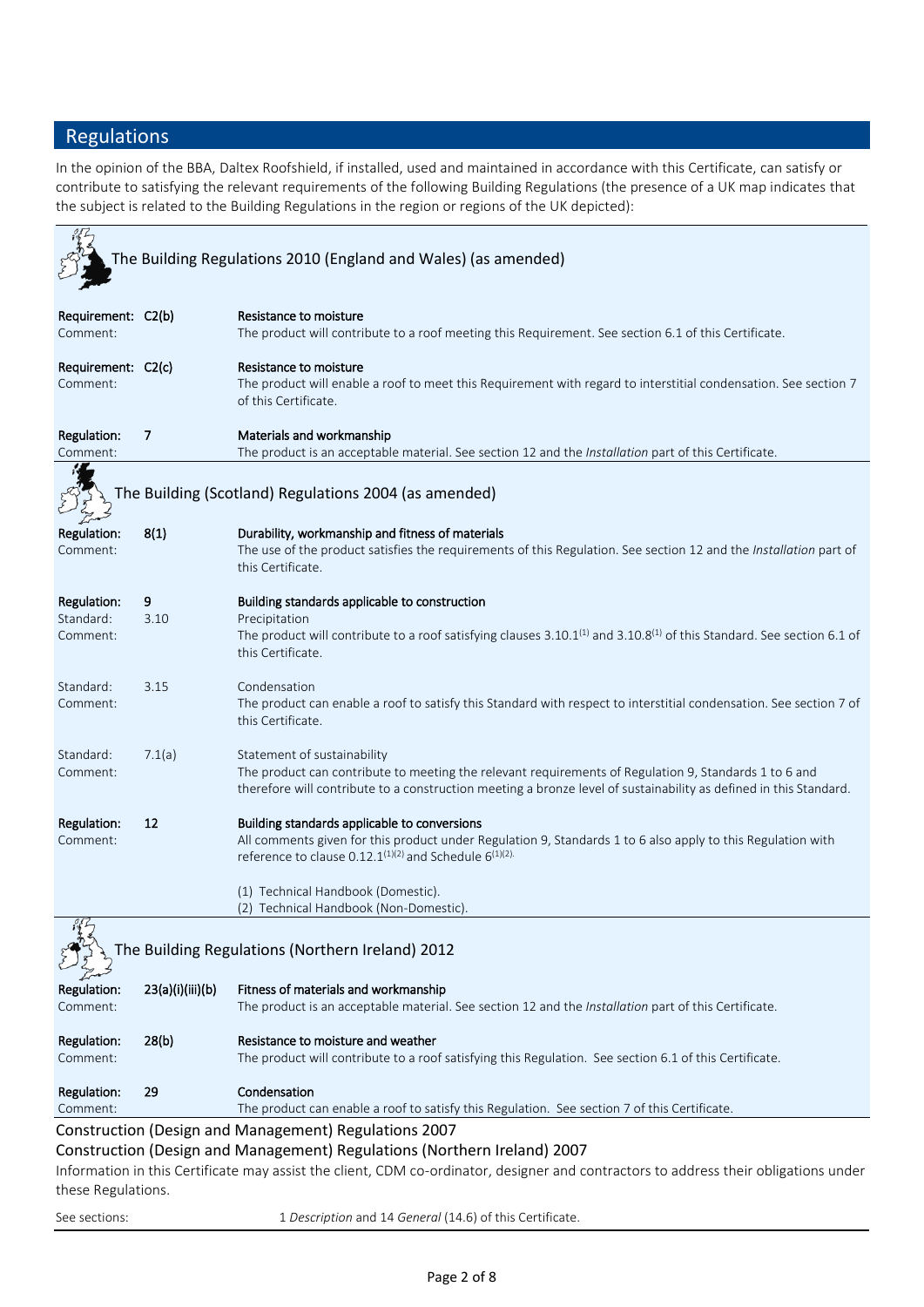# Additional Information

## NHBC Standards 2014

NHBC accepts the use of Daltex Roofshield, provided it is installed, used and maintained in accordance with this Certificate, as meeting Technical Requirement R3 in relation to *NHBC Standards,* Chapter 7.2 *Pitched roofs.*

## CE marking

The Certificate holder has taken the responsibility of CE marking the product in accordance with harmonised European Standard EN 13859-1 : 2014. An asterisk (\*) appearing in this Certificate indicates that data shown are given in the manufacturer's Declaration of Performance.

# Technical Specification

## 1 Description

Daltex Roofshield is a triple layer spun-bonded polypropylene breather membrane. The product has the nominal characteristics given in Table 1.

*Table 1 Nominal characteristics*

| Roofshield           |  |
|----------------------|--|
| 0.75                 |  |
| 185                  |  |
| 50/100               |  |
| $1.0/1.5^{(1)}$      |  |
|                      |  |
| green <sup>(1)</sup> |  |
| white <sup>(1)</sup> |  |
|                      |  |
| 390                  |  |
| 230                  |  |
|                      |  |
| 55                   |  |
| 75                   |  |
|                      |  |
| 230                  |  |
| 275                  |  |
| 34.4                 |  |
|                      |  |
| W1                   |  |
| W1                   |  |
| 0.013                |  |
| 0.065                |  |
|                      |  |

(1) Other widths and colours are available.

(2) Aged in accordance with BS EN 13859-1 : 2014, Annex C

## 2 Manufacture

2.1 The membrane is manufactured by a lamination of an air and water vapour permeable membrane between two layers of non-woven polypropylene spunbond to form a flexible sheet.

2.2 As part of the assessment and ongoing surveillance of product quality, the BBA has:

- agreed with the manufacturer the quality control procedures and product testing to be undertaken
- assessed and agreed the quality control operated over batches of incoming materials
- monitored the production process and verified that it is in accordance with the documented process
- evaluated the process for management of nonconformities
- checked that equipment has been properly tested and calibrated
- undertaken to carry out the above measures on a regular basis through a surveillance process, to verify that the specifications and quality control being operated by the manufacturer are being maintained.

2.3 The management system of the Certificate holder has been assessed and registered as meeting the requirements of BS EN ISO 9001 : 2008 by BSI (Certificate FM 45536).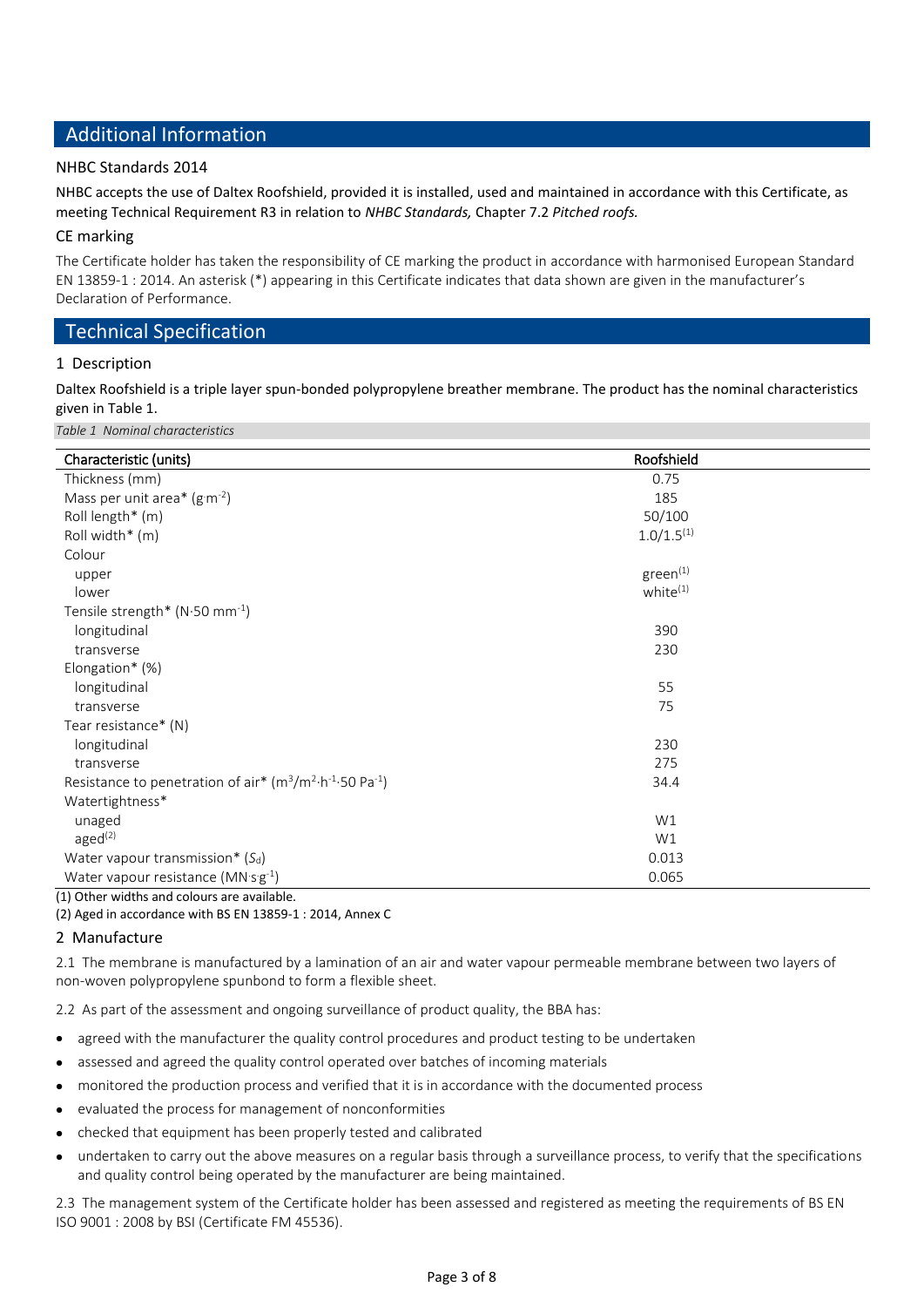2.4 The product is marketed in the UK by the A. Proctor Group, The Haugh, Blairgowrie, Perthshire, PH10 7ER, tel: 01250 872261, fax: 01250 872727, email: contact@proctorgroup.com, website: www.proctorgroup.com

## 3 Delivery and site handling

3.1 Rolls are delivered to site individually wrapped in polythene. A technical leaflet bearing the product name is included with each roll and the BBA logo including the number of this Certificate is shown on the leaflet.

3.2 The rolls should be stored flat or on end, on a smooth, clean, level s.urface, under cover and protected from sunlight.

## Assessment and Technical Investigations

The following is a summary of the assessment and technical investigations carried out on Daltex Roofshield.

## Design Considerations

#### 4 Use

4.1 Daltex Roofshield is satisfactory for use in dwellings with non-ventilated tiled or slated roofs of any conventional plan and of any size. Features $(1)$  successfully assessed include:

- 
- duo pitched gable ends room-in-roof mono-pitched
- 

- 
- 
- verges **e** dormers **• e** dormers **i** hipped **abutments**
- timber sarking<sup>(2)</sup> mansard mansard valleys.

(1) For roofs incorporating other features and unconventional roof geometries or construction materials, the advice of the Certificate holder should be sought.

(2) As in Scottish practice, where slates are nailed through the underlay directly onto timber planks (normally 150 mm wide with a 2 mm gap) without battens.

4.2 The product can also be us=d in non ventilated warm and ventilated cold pitched roofs. These applications are covered by Agrement Certificate 96/3220.

4.3 It is important that designers, planners, contractors and/or installers ensure that the roof and ceiling are constructed in accordance with the Certificate holder's instructions and the information given in this Certificate.

4.4 The product is installed by draping over rafters in the traditional manner, parallel to eaves, and securing with tiling battens. The insulation, laid horizontally at ceiling level, is pressed tightly into the eaves against the underlay to ensure no gaps are present.

4.5 In conventionally-ventilated roof constructions, energy loss by ventilation can account for up to 25% of the total heat lost through the roof. The non-ventilated system will significantly reduce this heat loss.

4.6 In non-ventilated roof systems, the risk of condensation is equivalent to, or less than, that for conventionally-ventilated cold roof systems (see section 7).

## 5 Practicability of installation

Installation can be readily carried out by slaters/tilers experienced with this type of product.

## 6 Weathertightness



 6.1 The product is classified as Class W1\* in accordance with BS EN 13859-1 : 2014. The product will resist the passage of water, wind-blown snow and dust into the interior of the building under all conditions to be found in a roof constructed in accordance with the relevant clauses of BS 5534 : 2014.

6.2 The product resists penetration of liquid water and consequently may be used as temporary waterproofing prior to the installation of slates or tiles. The period of such use should, however, be kept to a minimum particularly during periods of high UV exposure. See BBA information Bulletin No. 2 *Permeable Roof Tile Underlay — Guide to Good Site Practice*.

## 7 Risk of condensation

 7.1 For design purposes, the product's water vapour resistance may be taken as not more than 0.1 MN∙s∙g-1 and for roofs designed in accordance with BS 5534 : 2014 or BS 5250 : 2011, Annex H, it may be regarded as a Type LR membrane.

7.2 The product is also air permeable, with a nominal value of 34.4  $m^3 h^{-1} m^{-2}$  at 50 Pa pressure difference, allowing a significant additional mechanism for water vapour egress by convection.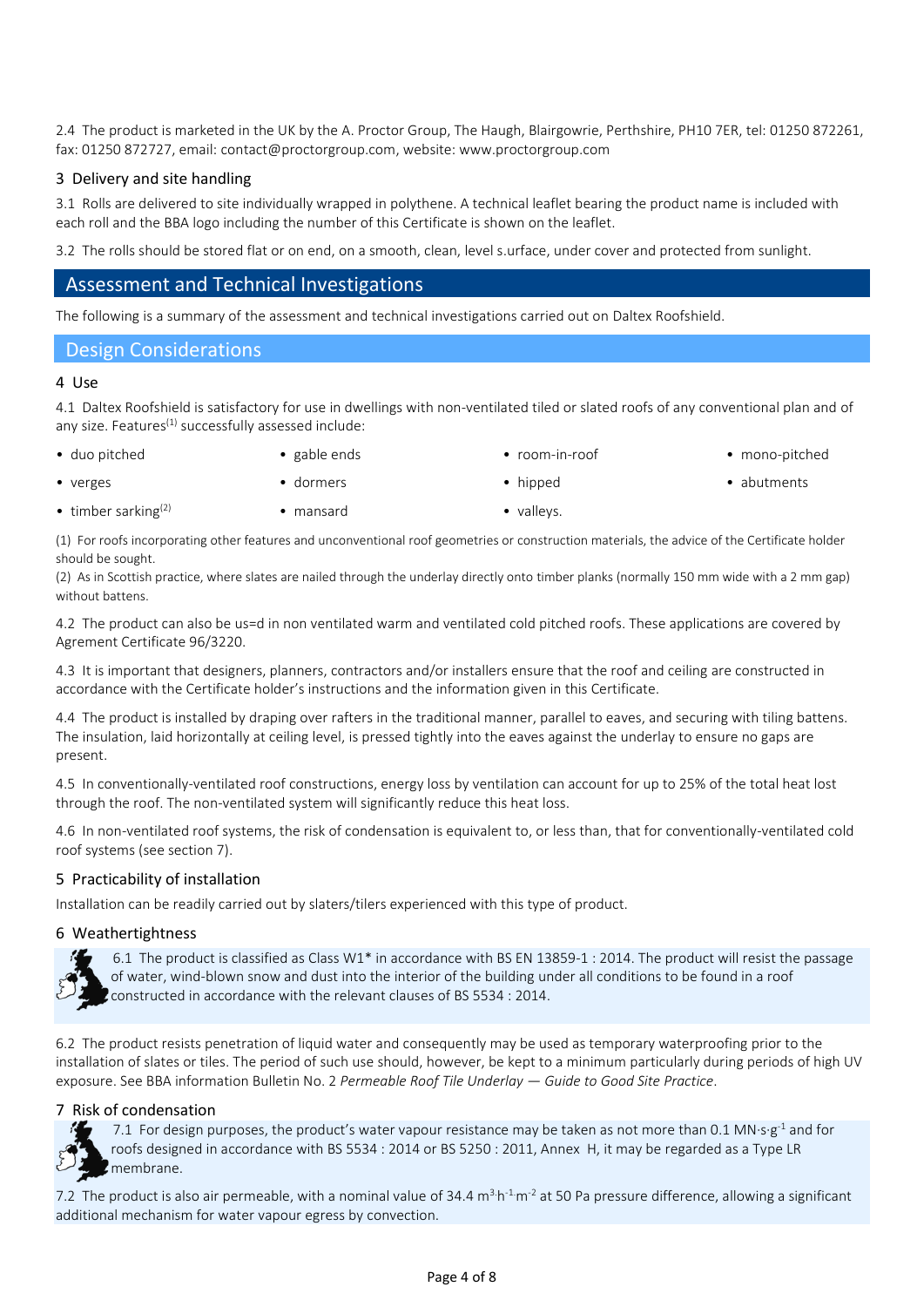7.3 The complete roof construction, ceiling boards to roof tiles, must be considered as a total system with regard to condensation risk. It is important that the product is laid in accordance with the Certificate holder's instructions and this Certificate to minimise the risk of condensation.

7.4 The risk of condensation is highest in new-build construction during the first heating period, where there is high moisture loading due to wet trades, such as in-situ cast concrete slabs or plaster. The air permeability of the product will reduce this risk (see section 7.2). The risk of condensation diminishes as the building naturally dries out. See BBA Information Bulletin No 1 *Roof Tile Underlays in Cold Roofs during the Drying-out Period.*

7.5 All penetrations into and out of the roof space must be properly sealed in accordance with the Certificate holder's instructions which include the use of the Certificate holder's recommended sealing tape. In addition, such features as vent stacks and boiler flues passing through the roof space must be sealed.

7.6 It is essential to minimise water vapour transfer into the loft space from the dwelling below. Appropriate measures include:

- ventilating the dwelling below in accordance with national Building Regulations and Standards for the dispersal and rapid dilution of water vapour, particularly from rooms that may experience high humidity (such as kitchens, utility rooms and bathrooms)
- covering all water tanks in the loft space and lagging pipework
- sealing penetrations in the ceiling and using loft hatches with an effective compressible draught seal
- ensuring that there is continuity of jointing with walls (and behind wall linings) at ceiling perimeters
- ensuring that masonry wall cavities do not interconnect with roof cavities.
- 7.7 A vapour control layer is not required (see section 7.2)

#### 8 Wind loading

8.1 Project design wind speeds for the roof in which the product is installed should be determined, and wind uplift forces calculated, in accordance with BS EN 1991-1-4 : 2005 and its UK National Annex.

#### Unsupported

8.2 The product is satisfactory for use in unsupported systems in the geographical wind zones given in Table 2, where a wellsealed ceiling is present and the roof has a ridge height of ≤15 m, a pitch between 12.5° and 75°, a site altitude ≤100 m and where topography is not significant. For all other cases, the required uplift resistance should be determined using BS 5534 : 2014 and the Certificate holder's declared wind uplift resistances in Table 3.

*Table 2 Zones of applicability of Roofshield according to BS 5534 : 2014, clause A.8 with battened laps and laps with counterbattens*

| Product    | $\leq$ 345 mm batten gauge | $\leq$ 250 mm batten gauge | $\leq$ 345 mm batten gauge with counterbatten <sup>(1)</sup> |
|------------|----------------------------|----------------------------|--------------------------------------------------------------|
| Rootshield | ones.                      | ones <sup>.</sup><br>to 5  | to 5<br>/onesi                                               |

*Table 3 Declared wind uplift resistance Pa*

| Product    | $\leq$ 345 mm batten gauge (3) | batten gauge (2)(3)<br>$\leq$ 250 mm | $\leq$ 345 mm batten gauge with counterbatten <sup>(1)(3)</sup> |
|------------|--------------------------------|--------------------------------------|-----------------------------------------------------------------|
| Roofshield |                                |                                      | າາດ-                                                            |

(1) This applies to any counterbatten ≥11 mm deep.

(2) Underlays with a wind uplift resistance at a 250 mm batten gauge that meet the minimum design wind pressure of 820 Pa for Zone 1 are deemed to satisfy the requirements for use at 100 mm batten gauge in all wind zones.

(3) Mean of test results.

#### Supported

8.3 The product, when fully supported, has adequate resistance to wind uplift forces.

8.4 The product may be used at any batten gauge in all wind zones when laid over nominally airtight sheet sarking, for example OSB, plywood, chipboard and insulation for warm-roof design. It may also be used in applications where slates are nailed directly onto sarking boards.

8.5 Sarking boards, such as square-edged butt jointed planks, are not considered to be airtight and the underlay is treated as unsupported. When used with slates nailed directly onto softwood sarking boards, the product is satisfactory for use in geographical wind zones 1 to 5 and will achieve a declared wind uplift resistance of 2974 Pa.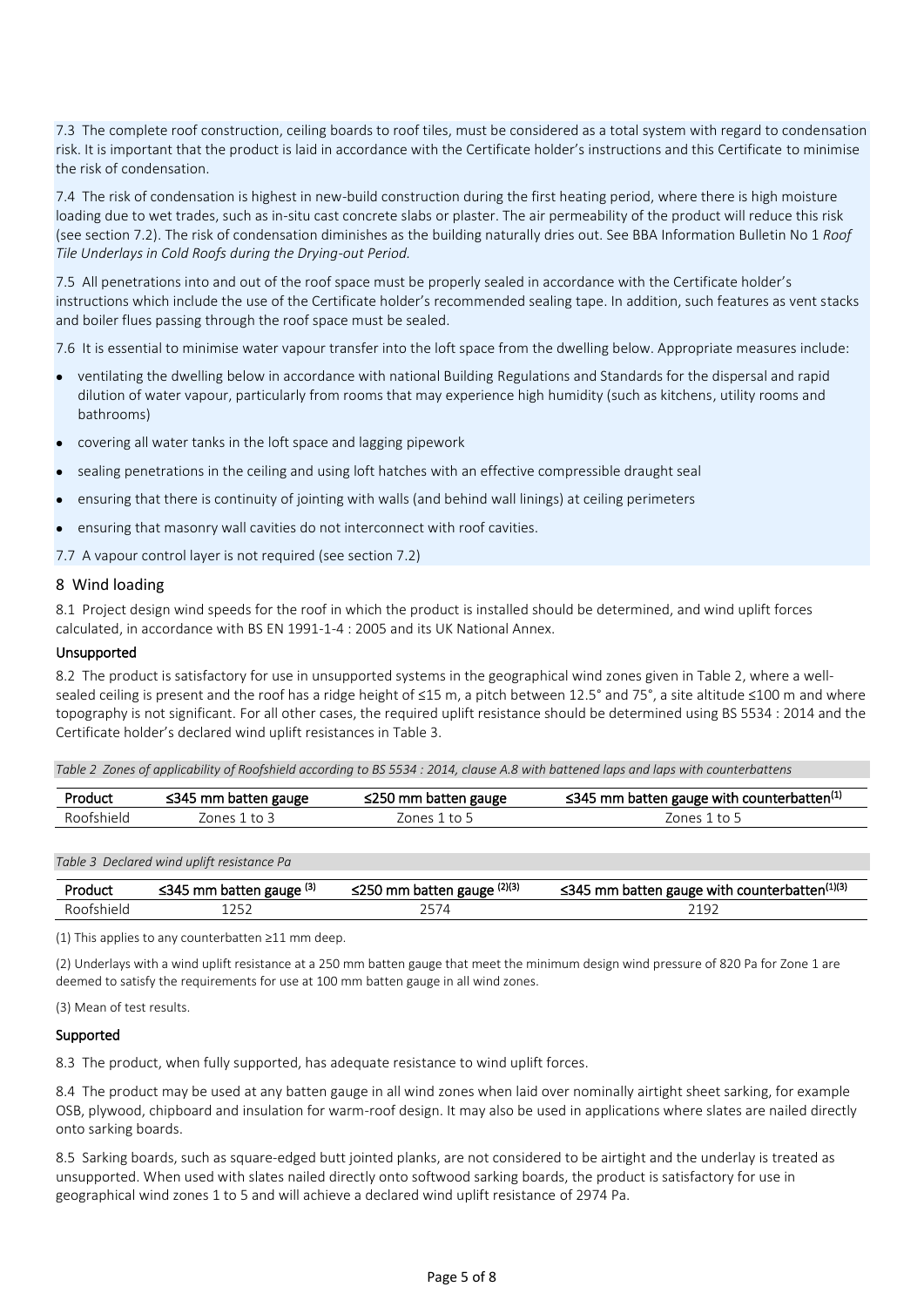## 9 Strength

The product will resist the normal loads associated with installation of the roof.

## 10 Properties in relation to fire

10.1 When tested to EN ISO 11925-2 : 2002, the product achieved a Class D\* classification in accordance with BS EN 13501-1 : 2007.

10.2 The product will have similar properties in relation to fire to those of traditional polyethylene roof tile underlays.

10.3 When the product is used unsupported, there is a risk that fire can spread if the material is accidently ignited during maintenance works, eg by a roofer's or plumber's torch. As with all types of underlay, care should be taken during building and maintenance to avoid the material becoming ignited.

## 11 Maintenance

As the product is confined within a roof structure and has suitable durability (see section 12), maintenance is not required. However any damage ocurring before closure must be repaired (see section 16).

## 12 Durability



 The product will be virtually unaffected by the normal conditions found in a roof space and will have a life comparable with that of a traditional roof tile underlays, provided it is not exposed to sunlight for long periods (see section 14.4). Advice regarding exposure can be obtained from the Certificate holder.

## 13 Reuse and recyclability

The product comprises polyolefins, which can be recycled.

## Installation

## 14 General

14.1 Daltex Roofshield must be installed and fixed in accordance with the Marketing Company's instructions, provisions of this Certificate and the relevant recommendations of BS 5534 : 2014 and BS 8000-6 : 2013. Installation can be carried out under all conditions normal to roofing work.

14.2 The product is installed with the green side uppermost and lapped to shed water out and down the slope.

14.3 Overlaps must be provided with the minimum dimensions given in Table 4.

#### *Table 4 Minimum overlaps*

| Roof pitch <sup>(°)</sup> | Horizontal lap (mm) |                 |                   |
|---------------------------|---------------------|-----------------|-------------------|
|                           | Not fully supported | Fully supported | Vertical lap (mm) |
| 12.5 to 14                | 225                 | 150             | 100               |
| 15 to 34                  | 150                 | 100             | 100               |
| $35+$                     | 100                 |                 | 100               |

14.4 Where possible, eaves guards should be used to protect the product from sunlight, and to direct water into the gutter.

14.5 Hips should be covered with a 600 mm wide strip of the product.

14.6 The product has a smooth surface with a low coefficient of friction and care should be taken when moving or standing on a wet surface covered with the product.

## 15 Procedure

## **Draped and loose laps**

15.1 The product should be installed as an unsupported system, and fixed in the traditional method for roof tile underlays, ie draped between the rafters, with the coloured printed side uppermost.

## **Timber plank sarking**

15.2 For fully supported roofs (traditional Scottish), the slates can be nailed through the product into the timber plank sarking, normally 150 mm wide with a 2 mm gap.

## 16 Repair

Damage to the product can be repaired prior to the installation of slates or tiles by replacement of the damaged areas, by patching and sealing correctly. Care should be taken to ensure that the watertightness of the roof is maintained.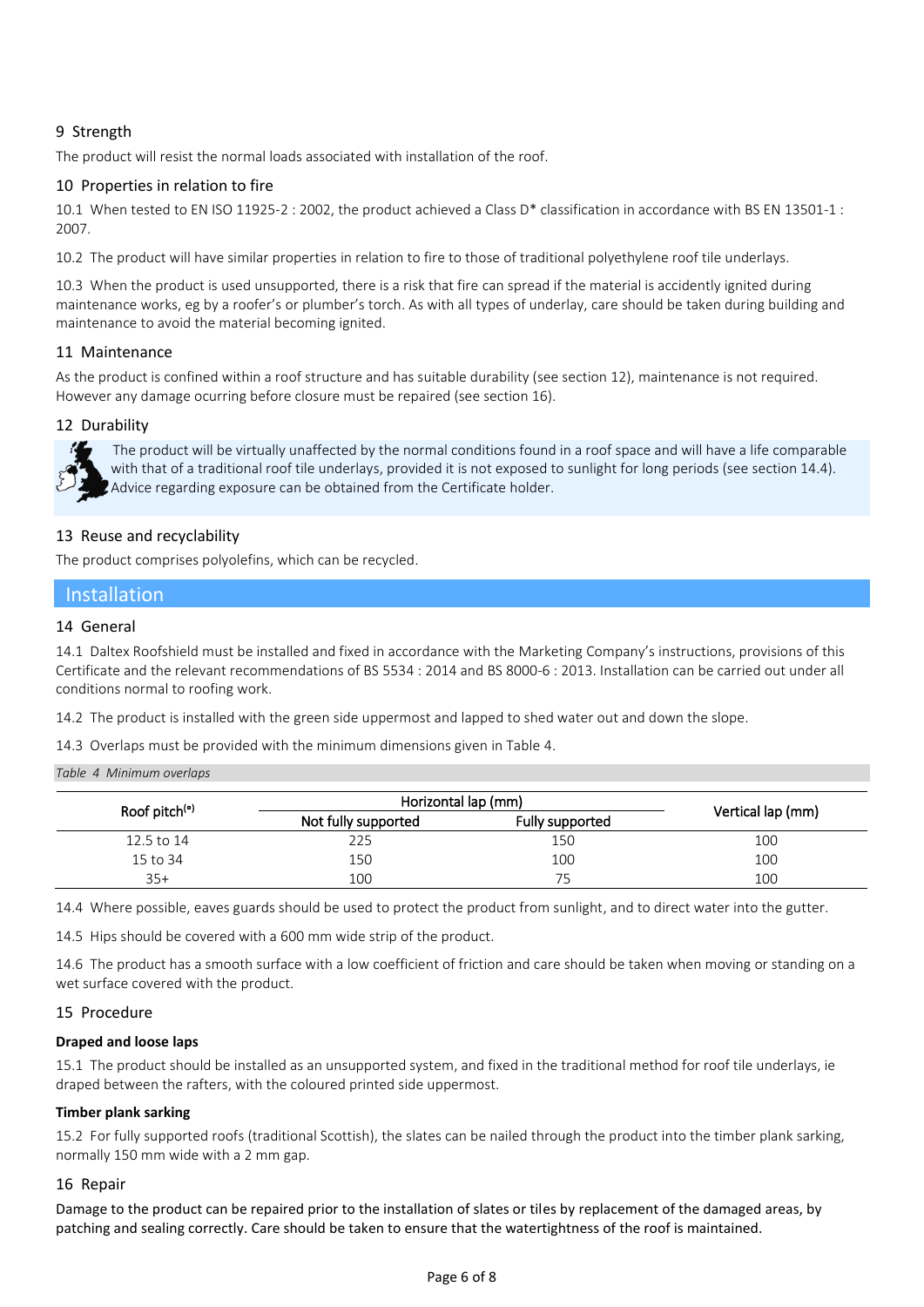## 17 Finishing

17.1 Detailing of abutments, verges and hips must be in accordance with the Certificate holder's instructions.

17.2 To minimise the risk of condensation, it is important that the following details are maintained (see also sections 7.2, 7.3 and 7.6):

- all penetrations, eg pipework and electrical fittings to the loft space, must be sealed
- the loft hatch must be securely sealed with an effective compressible draught seal
- the insulation must be pushed into the eaves and against the underlay to avoid gaps.

17.3 Tiling and slating must be carried out in accordance with the relevant clauses of BS 5534 : 2014, BS 8000-6 : 2013 and the Certificate holder's instructions, especially when using tightly-jointed slates or tiles.

## Technical Investigations

## 18 Tests

18.1 An assessment was made of data to EN 13859-1 : 2014 in relation to:

- dimensions\*
- mass per unit area\*
- tensile strength and elongation\*
- resistance to tear\*
- dimensional stability\*
- resistance to water penetration\*
- resistance to artificial ageing\*
- resistance to penetration of air\*
- water vapour transmission\*.

18.2 Tests were carried out to determine:

- slip resistance
- resistance to streaming water
- Mullen burst strength
- resistance to wind loads

in order to assess:

- safety during installation
- performance under typical service conditions
- robustness during installation
- properties when installed.

## 19 Investigations

19.1 The manufacturing process was evaluated, including the methods adopted for quality control, and details were obtained of the quality and compositions of materials used.

19.2 Using computer modelling, cold non-ventilated roofs were analysed for risk of condensation.

19.3 An assessment of practicability of installation was made from site visits and data gathered during previous assessments of Daltex Roofshield.

19.4 Monitored data, covering internal loft space temperature and relative humidity, plus moisture content of the rafters was evaluated. The data was collected over winter and summer months.

19.5 An examination was made of independent data on the investigation of wind loads on underlay/tile roof systems and data on the behaviour of roof tile underlays under suction.

## **Bibliography**

BS 5250 : 2011 *Code of practice for control of condensation in buildings* BS 5534 : 2014 *Code of practice for slating and tiling (including shingles)*